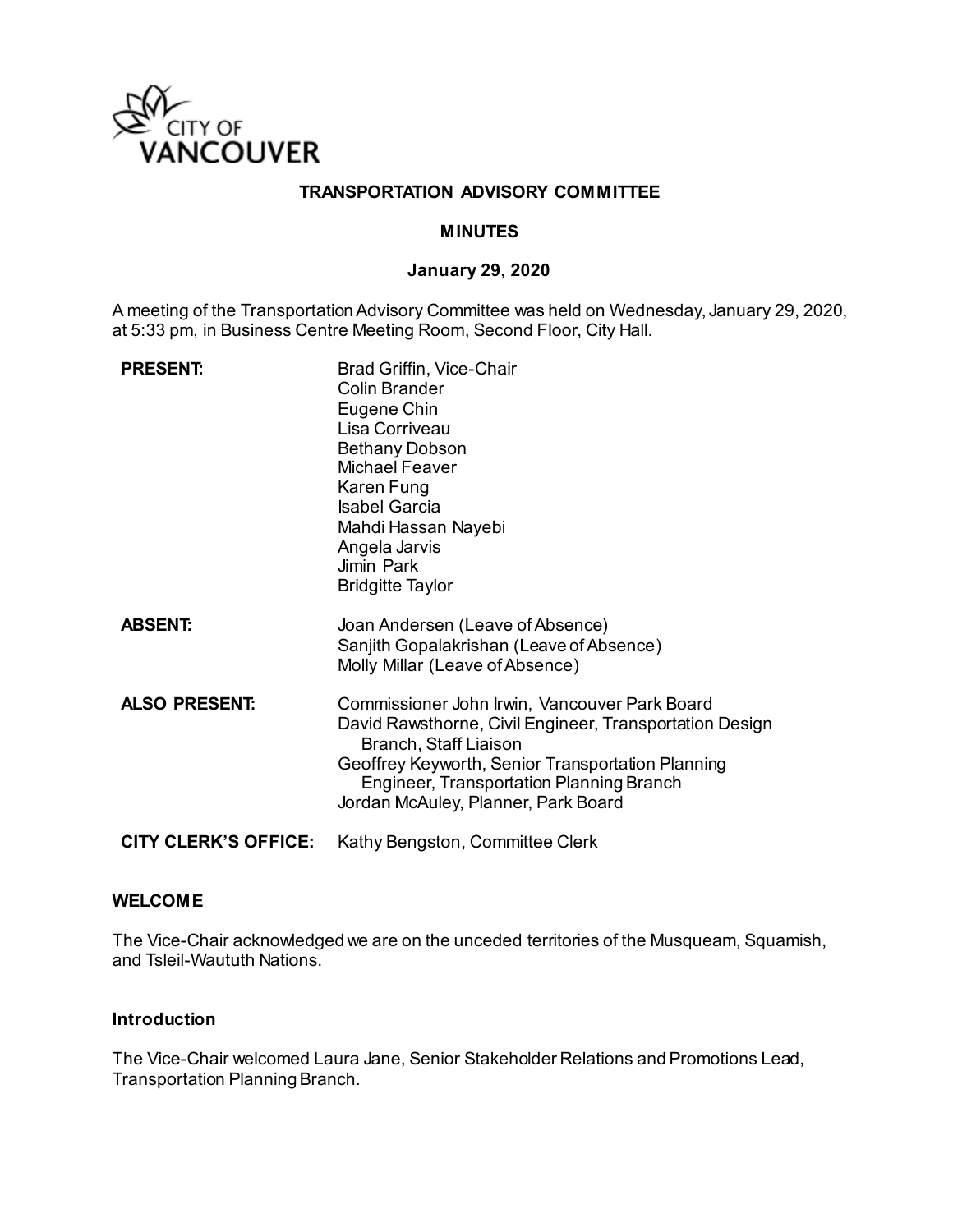### **Leave of Absence Requests**

MOVED by Colin Brander SECONDED by Lisa Corriveau

> THAT the Transportation Advisory Committee approve leaves of absence for Joan Andersen, Sanjith Gopalakrishan and Molly Millar, for today's meeting.

CARRIED UNANIMOUSLY

#### **Approval of Minutes**

MOVED by Colin Brander SECONDED by Karen Fung

> THAT the Transportation Advisory Committee approve the Minutes from the meeting of November 20, 2019, as circulated.

#### CARRIED UNANIMOUSLY

#### **1. Granville Bridge**

The Vice-Chair introduced a motion on the Granville Bridge Connector for the Committee's consideration.

MOVED by Michael Feaver SECONDED by Jimin Park

WHEREAS:

- 1. Transportation 2040 identifies the following challenges related to the Granville Bridge:
	- a. Sidewalks are narrow and uncomfortable, and inaccessible for many people due to steps at ramp crossings;
	- b. Motor vehicles travel at high speeds and there are no cycling lanes on the bridge;
	- c. Off-ramps that were designed to accommodate high-speed traffic create additional connectivity challenges at either end of the structure.
- 2. Transportation 2040 identifies the Cambie and Granville bridges as early candidates for new all ages and abilities cycling routes;
- 3. The previous Active Transportation Policy Council identified the Granville Bridge as its top priority for additions and upgrades to the cycling network, using a methodology that took into consideration: safety, grade, travel times, gaps in the network, destinations, demographics, etc.;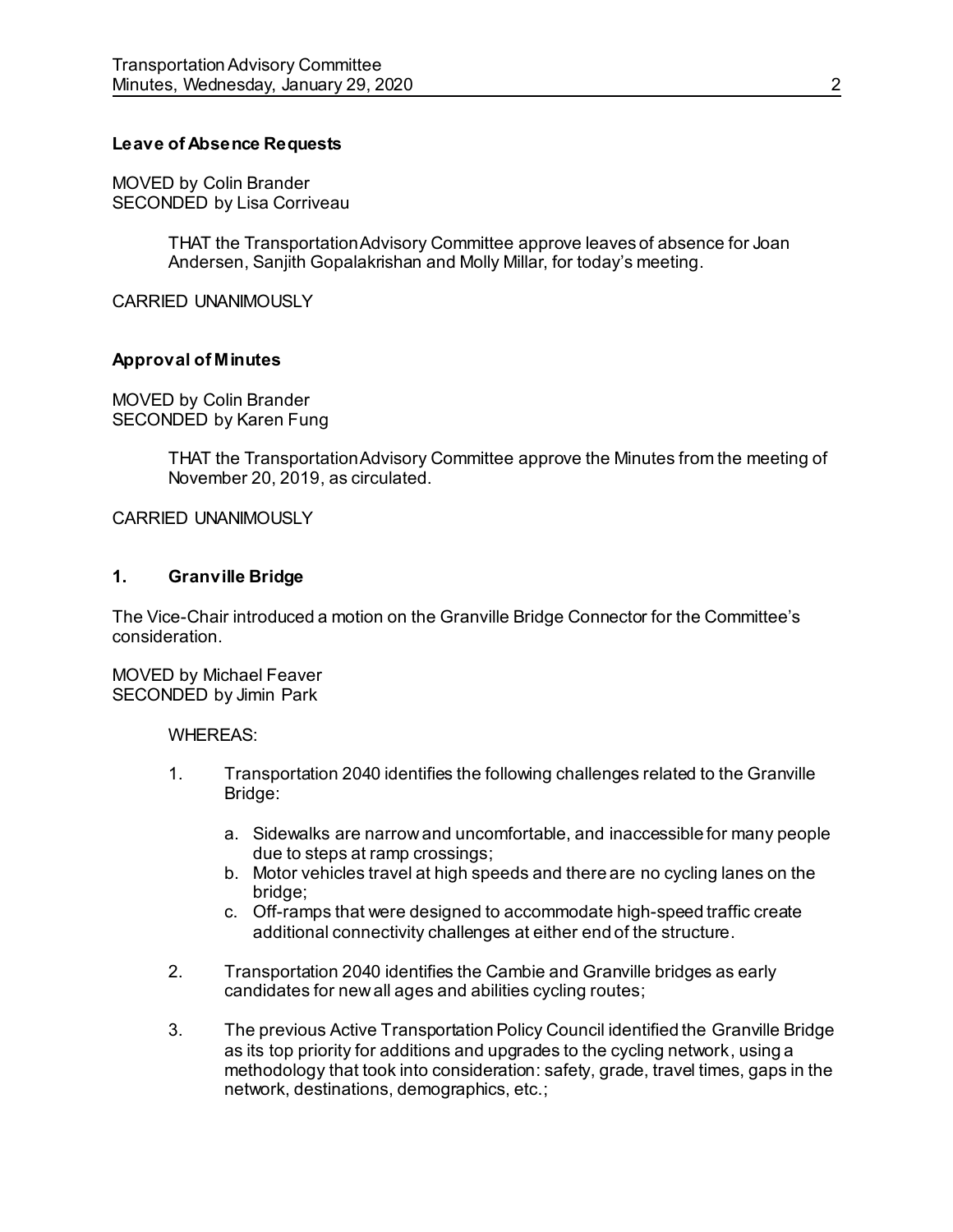- 4. Transportation 2040 includes policies or actions to:
	- a. W 1.2.3: Identify, prioritize, and address locations with insufficient sidewalk width by: a) removing or relocating obstacles, b) reallocating road space, c) requiring setbacks in new developments;
	- b. W 1.3.1: Continue to install or replace missing or deficient curb ramps; develop criteria for prioritizing implementation;
	- c. W 1.3.2: Continue to install accessible pedestrian signals citywide through ongoing replacement programs, at locations prioritized in consultation with representatives of the visually-impaired community;
	- d. W 1.3.5: Provide accessible public restrooms in high-demand locations, through measures including:

a) monitoring the performance of existing automated public toilets (APTs), and installing and maintaining additional APTs, if successful; b) maintaining or extending hours for City-owned facilities at parks, libraries, community centres, and other locations;

- e. W 1.3.7: Provide opportunities for rest at regular intervals by increasing the amount of seating available on and along sidewalks and other pedestrian paths;
- f. W 1.4.3: Incorporate rain-friendly design features into public spaces;
- g. W 1.5.1: Improve pedestrian connectivity and accessibility by addressing gaps and deficiencies in the network. High priority locations include:

a): False Creek Bridges;

h. W 2.2.1: Create pedestrian-priority streets and spaces, considering needs for cycling, transit, services, and deliveries to determine appropriate design treatments. Potential locations (subject to additional consultation) include:

a): portions of Robson and/or Granville Streets;

i. T 1.3.1: Develop and implement transit priority measures in partnership with TransLink by:

b): supporting and strategically implementing priority measures;

- j. M 1.1.1: Continue to optimize network operations such as signal timings and rush-hour parking regulations to manage congestion while supporting other plan goals;
- k. M 1.3.3: Explore opportunities to normalize bridge ramps and arterial intersections that have highway-style loops, odd angles, slip lanes, or other features that create a hostile pedestrian environment;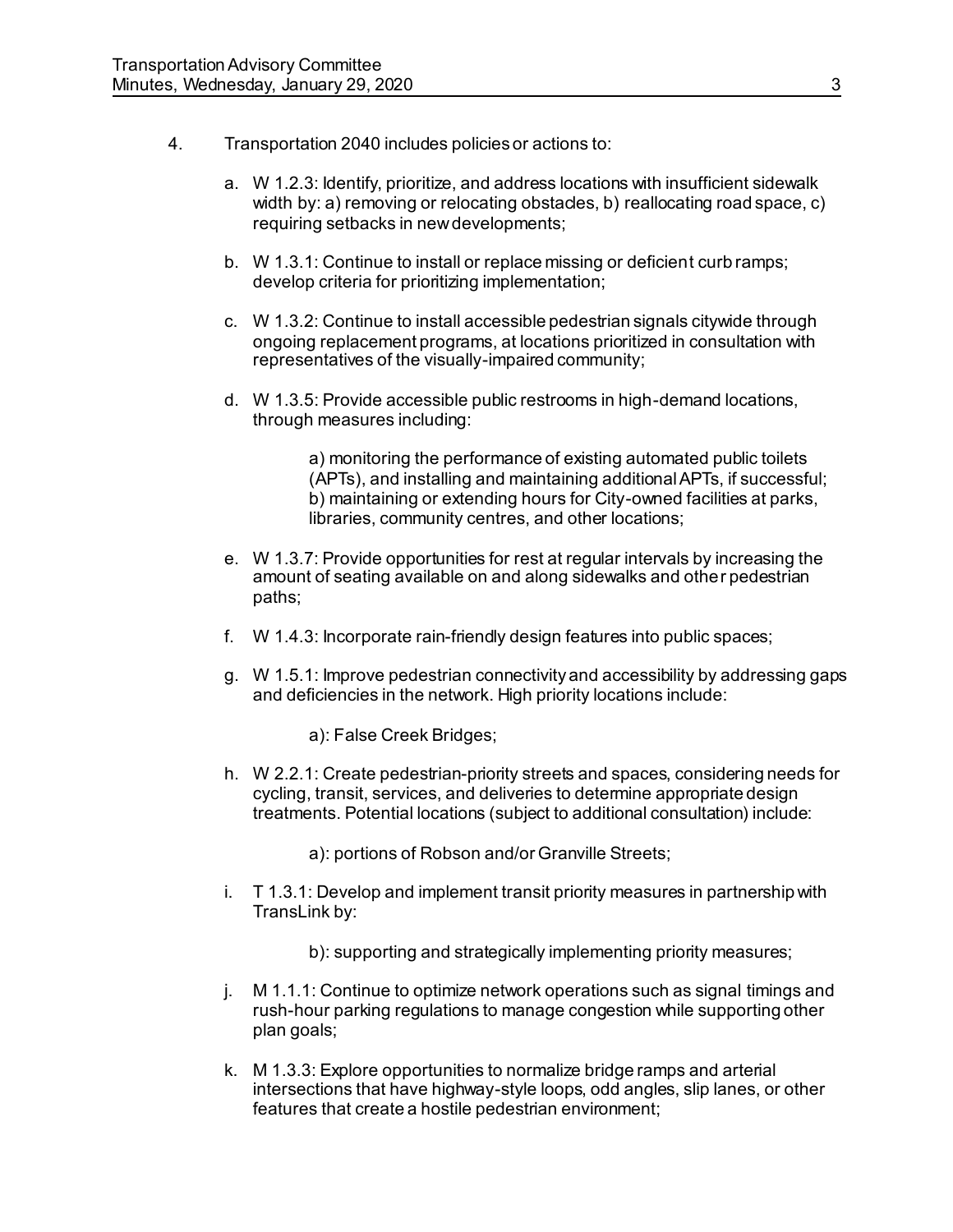5. The Climate Emergency Response includes an Accelerated Action to explore opportunities to accelerate the completion of accessible and equitable active transportation networks, and close key gaps, including the Granville Bridge pathway.

THEREFORE BE IT RESOLVED THAT the Transportation Advisory Committee supports the following:

- The West Side Plus option of the proposed Granville Bridge Connector;
- The inclusion of means prevention on the Granville Bridge;
- The inclusion of place-making features along the West Side of the Granville Bridge:
- The potential implementation of transit priority measures, if necessary, that will minimize travel time and travel time variability for buses, including designating busonly lanes on Granville Street and on the Granville Bridges; and
- Supports including measures that will moderate car speeds while minimizing delays, including by timing signals in accordance with speed limits.

FURTHER THAT the Transportation Advisory Committee recommends the following:

- Consideration of an option to close Granville Street between Smithe and the Granville Bridge to restrict private vehicles, parking, while widening the narrow and crowded sidewalks, and permitting deliveries, at least at some times of day;
- That measures be included in the design to ensure safety for all users, including by ensuring the bike lanes have at least a minimum width or by adding means to prevent collisions between oncoming cyclists; and
- Including amenities such as seating, washrooms, and water stations in the final design for the Granville Bridge or at the bridgeheads.

CARRIED UNANIMOUSLY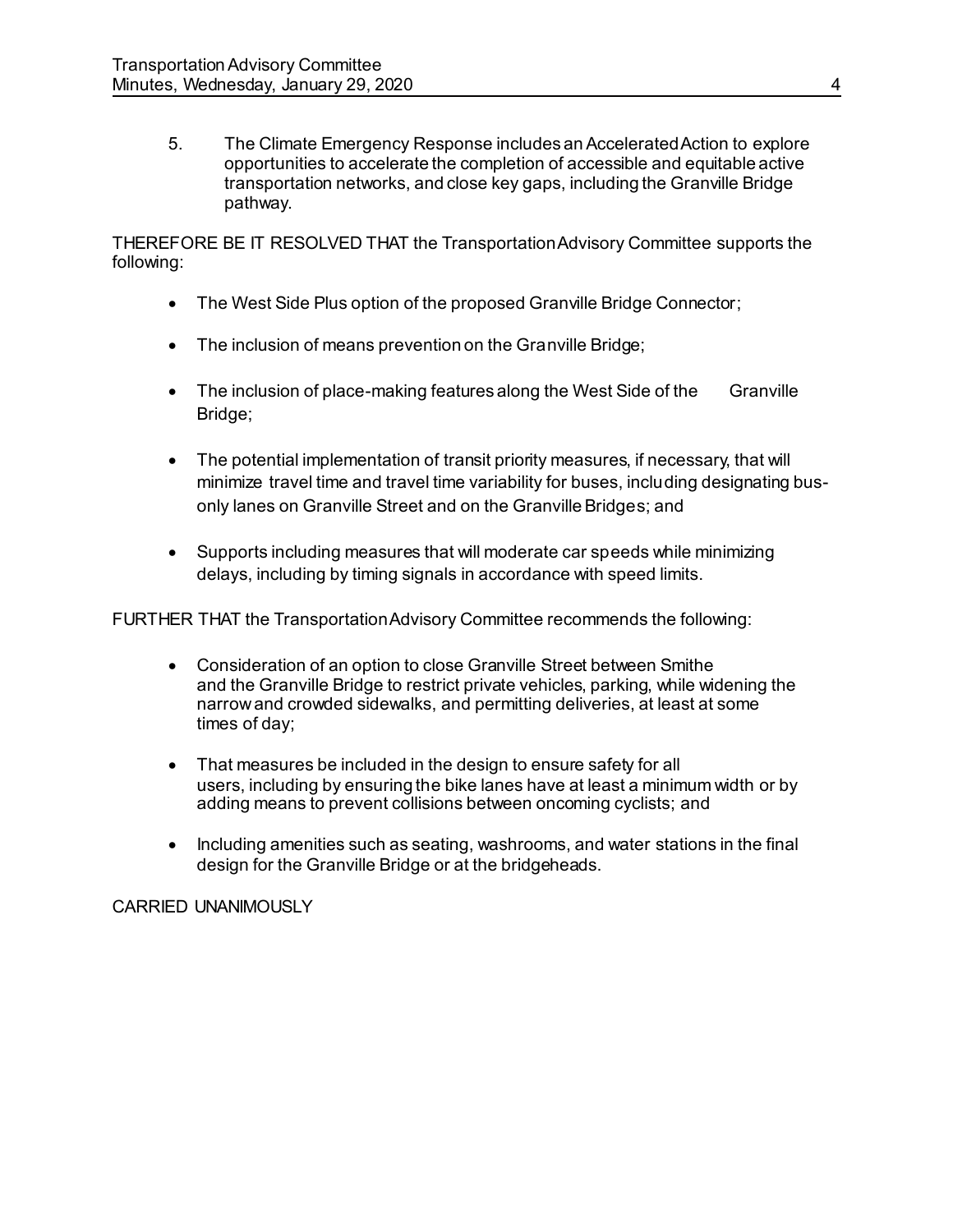## **2. Drake Street and Richards Street**

Jimin Park introduced a motion on the Drake Street and Richard Street upgrades for the Committee's consideration.

MOVED by Michael Feaver SECONDED by Jimin Park

### **WHEREAS**

- 1. The Drake project provides a direct and safe route for cycling between the Granville Bridge and the middle of downtown;
- 2. The Drake project complements the Granville Bridge project;
- 3. A gap in the safe cycling network exists between Hornby and Beatty and between Dunsmuir and the seawall in a part of downtown with numerous amenities;
- 4. A gap in the cycling network between the Granville Bridge and the rest of the AAA cycling network would exist without improvements on Drake;
- 5. A gap in the cycling network exists for trips between the West End and Yaletown that could be addressed by the proposed improvements on Drake;
- 6. Transportation 2040 includes actions or policies to:
	- a. C 1.1.1: Adopt and implement planning and design guidelines to support a network of routes that feel comfortable for people of all ages and abilities (Class AAA), including design treatments and interventions for:

a) providing physically separated bicycle facilities on busy streets where motor vehicles or speeds will remain high;

b) managing and reducing motor vehicle traffic volumes and speeds on neighbourhood routes through traffic diversion and other calming measures;

c) providing sufficient operating space for bicycle traffic through parking management and other measures;

d) designing safe intersections and crossings with improved visibility and managed conflicts (for example, through turn restrictions and signal priority):

e) reallocating road space from general traffic and/or motor vehicle parking where appropriate;

b. C 1.2.2: Develop, regularly update, and implement short-term (approximately 5-year) network improvement strategies to address gaps and deficiencies in the network, in consultation with residents, businesses, and other stakeholders.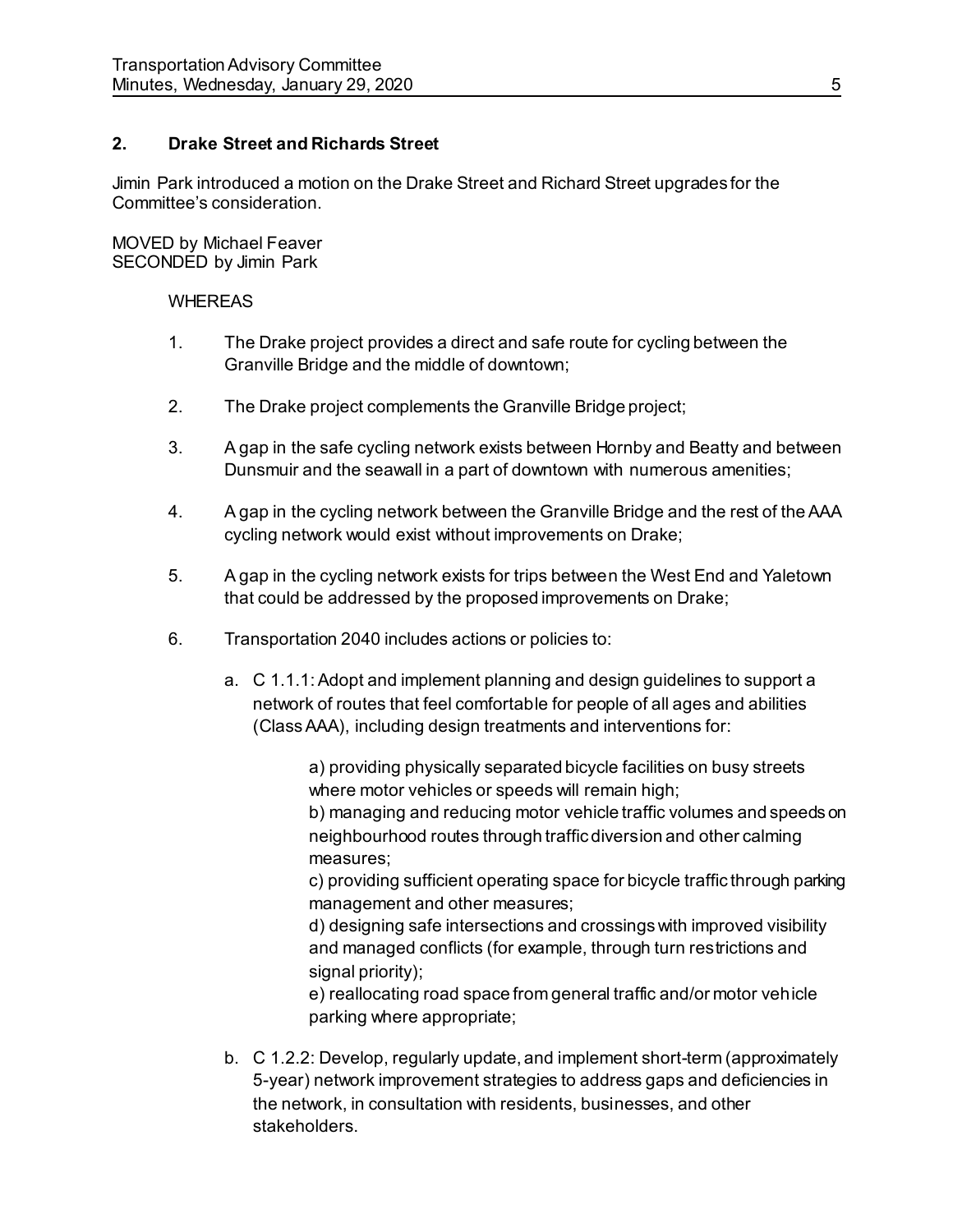c) prioritizing critical gaps in the network and connections to key destinations, including schools, community centres, major transit stations, and commercial high streets; and;

- c. E 1.1.2: Continue a 'safe routes to school' program that connects schools to their surrounding neighbourhood with high quality walking and cycling routes for at least one block, complemented by promotional strategies that encourage students to use active travel modes;
- d. W 1.6.2: Explore opportunities to improve local ecology when designing and (re)building streets and other rights-of-way, for example by improving wildlife habitat and stormwater management, restoring native flora, increasing the number, size, and health of street trees, and daylighting lost streams.

## THEREFORE BE IT RESOLVED:

- A. THAT the Transportation Advisory Committee supports the proposed upgrades of Drake Street as proposed by staff.
- B. THAT the Transportation Advisory Committee recommends that further improvements to better connect the Drake street cycling facility to the seawall and Elsie Roy Elementary School should be explored.

CARRIED UNANIMOUSLY

## **3. ShareNow Parking Spaces**

Karen Fung introduced a motion on the ShareNow parking spaces for the Committee's consideration.

MOVED by Karen Fung SECONDED by Michael Feaver

## WHEREAS

- 1. ShareNow, formerly known as car2go, has announced that it will cease carsharing operations in Vancouver effective February 29, 2020;
- 2. Free-floating car sharing comprises a significant portion (66%) of the usage of car-sharing in Vancouver overall;
- 3. Transportation 2040 identifies car-sharing as an important mode to support through parking and other policies, as it has been shown to have a significant impact on rates on car ownership and frees up road space for other uses;
- 4. The discontinuation of the ShareNow service means that a significant amount of both on-street and off-street parking formerly assigned for ShareNow vehicles, will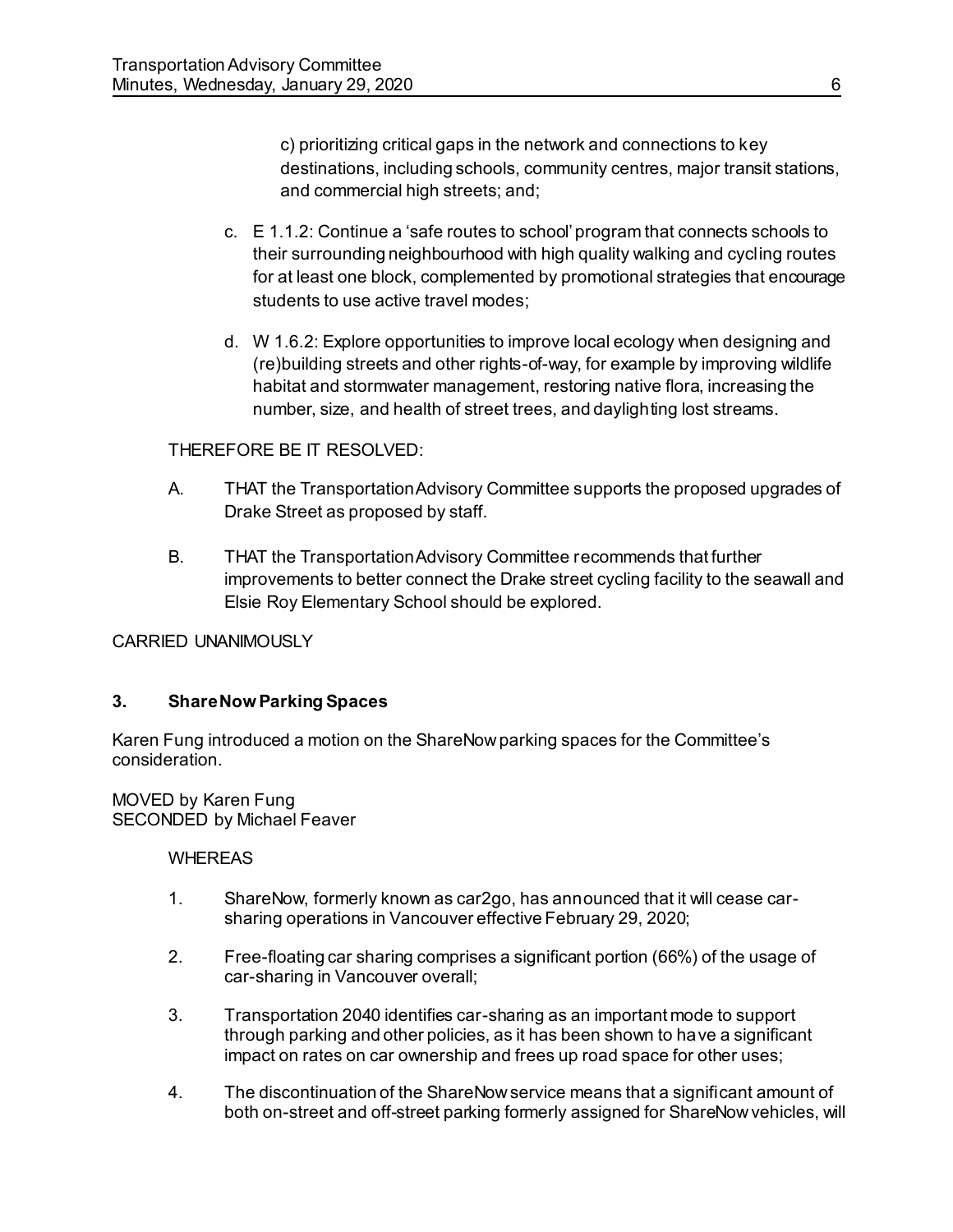now no longer be dedicated to car-sharing specific uses or sustainable trips or travel modes generally;

5. The City of Vancouver has declared a climate emergency and is now aiming to achieve its Transportation 2040 mode share and vehicle kilometers travelled targets in an accelerated time frame, by the year 2030.

### THEREFORE BE IT RESOLVED:

- A. THAT the Transportation Advisory Committee recommends that the City consider changing the designations of on-street parking that is currently dedicated to ShareNow to support the priorities outlined in Transportation 2040 by allowing for a combination of the following uses:
	- i. Additional facilities for bicycle parking, weather protected facilities, charging facilities for e-bikes, and parking for specialized bicycles such as cargo bikes, adaptive bicycles, and tricycles;
	- ii. Designated parking, charging, and storage areas for micro-mobility devices;
	- iii. Accessible seating or on-street public spaces (e.g. through the Parklet program);
	- iv. Loading zones for zero-emissions vehicles, including cycle delivery vehicles;
	- v. Parking spaces for cars displaying a parking permit for people with disabilities;
	- vi. Drop-off and pick-up spaces for zero-emission and low-emission vehicles;
	- vii. Parking for other car-sharing vehicles.
- B. THAT the Transportation Advisory Committee recommends that the City consider changing the designations of off-street parking currently designated to ShareNow to support the priorities outlined in Transportation 2040, by allowing for a combination of the following possible uses:
	- i. Parking spaces for zero-emissions vehicles;
	- ii. Parking spaces and micro-distribution hubs for zero-emissions vehicles, including cycle delivery vehicles;
	- iii. Parking spaces for cars displaying a parking permit for people with disabilities; and
	- iv. Designated parking, charging, and storage areas for micro-mobility devices.

CARRIED UNANIMOUSLY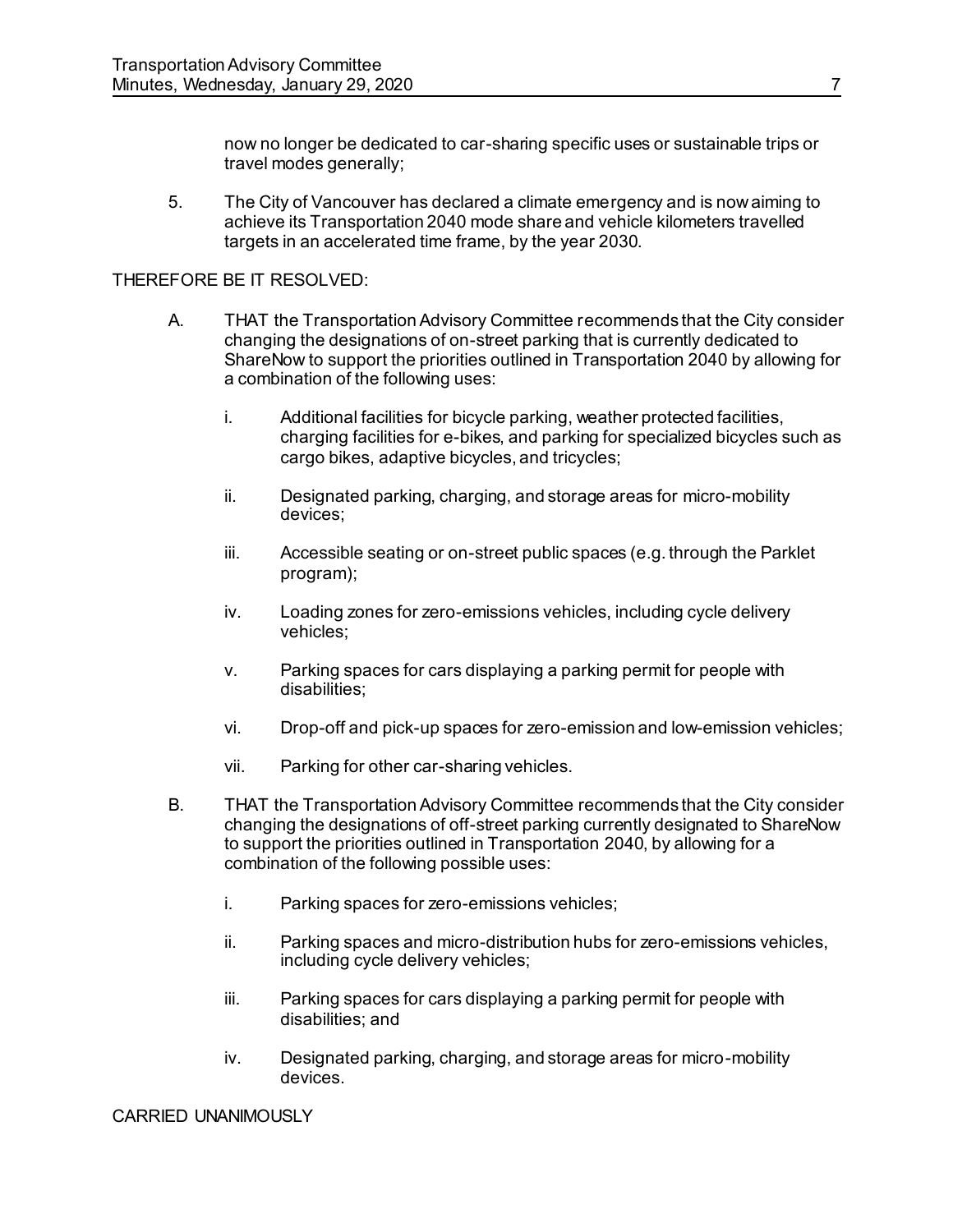# **4. Council of Councils**

Michael Feaver provided a brief update on the January 13, 2020, event, and responded to questions from members.

# **5. Street Light**

Brad Griffin, Vice-Chair, provided information on the LGBTQ2+ Committee's concerns with pedestrian safety in regards to the street lighting in the City, and the opportunity for a combined motion from TRAC and LGBTQ2+. The Policy subcommittee will review this potential motion at their next working session.

# **6. Liaison Updates**

Jordan McAuley, Park Board Planner, received questions from the Committee regarding lighting in parks, which Michael Feaver will compile and send to Jordan.

Geoffrey Keyworth, Senior Transportation Planning Engineer, provided the following brief updates:

- Bold Actions for a Climate Emergency event, February 3, The Orpheum Theatre
- Urban Freight Strategy
- Motor Vehicle Act Pilot Project

David Rawsthorne, Staff Liaison, provided a brief update and responded to questions on the following:

- Three Open Houses on Granville Bridge Connector, with upcoming workshops
- Drake St Project Open House
- New General Manager of Engineering Services
- Director of Transportation position opening

# **7. Subcommittee Updates**

# **a. Projects Subcommittee**

Jimin Park provided a brief activity update and directed question to the staff liaison on presenting to Council.

# **b. Policy Subcommittee**

Karen Fung provided a brief activity update including urban freight strategy.